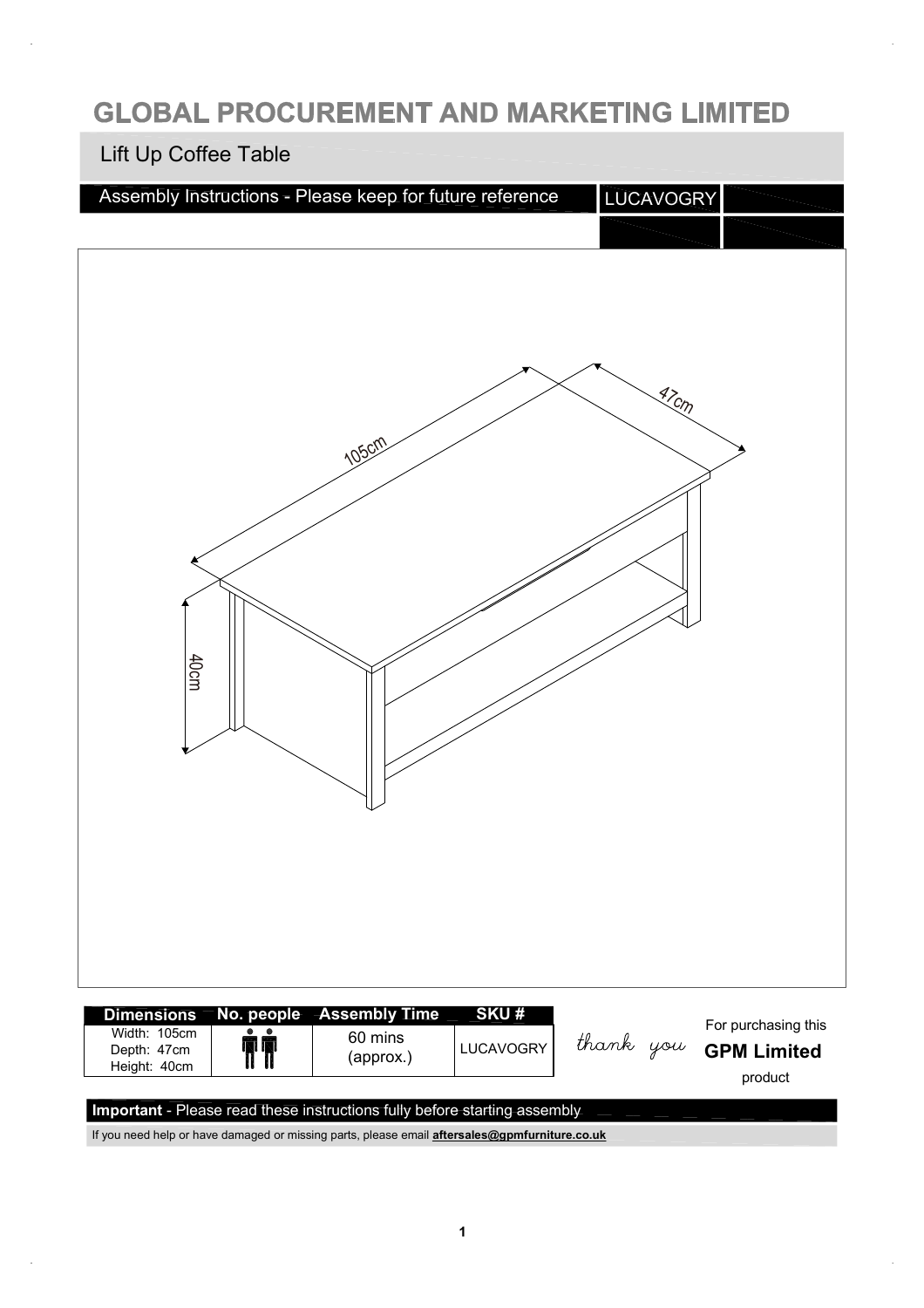# **Also Safety and Care Advice**

**Important** - Please read these instructions fully before starting assembly

- Check you have all the components and tools listed on pages 4 and 5.
- Remove all fittings from the plastic bags and separate them into their groups.
- Keep children and animals away from the work area, small parts could choke if swallowed.
- Make sure you have enough space to lay out the parts before starting.
- Do not stand or put weight on the product, this could cause damage.
- Assemble the item as close to its final position (in the same room) as possible.
- Assemble on a soft, level surface to avoid damaging the unit or your floor.
- We do not recommend the use of power drill/drivers for



- inserting screws, as this could damage the unit. Only use hand screwdrivers.
- Dispose of all packaging  $\bullet$ carefully and responsibly.

#### **Care and Maintenance**

- Only clean using a damp cloth and mild detergent, do not use bleach or abrasive cleaners.
- From time to time check that there are no loose screws on this unit.
- This product should not be discarded with household waste. Take to your local authority waste disposal centre.

**If you are unhappy with the product and wish to return it, please follow the retailer's returns procedure.**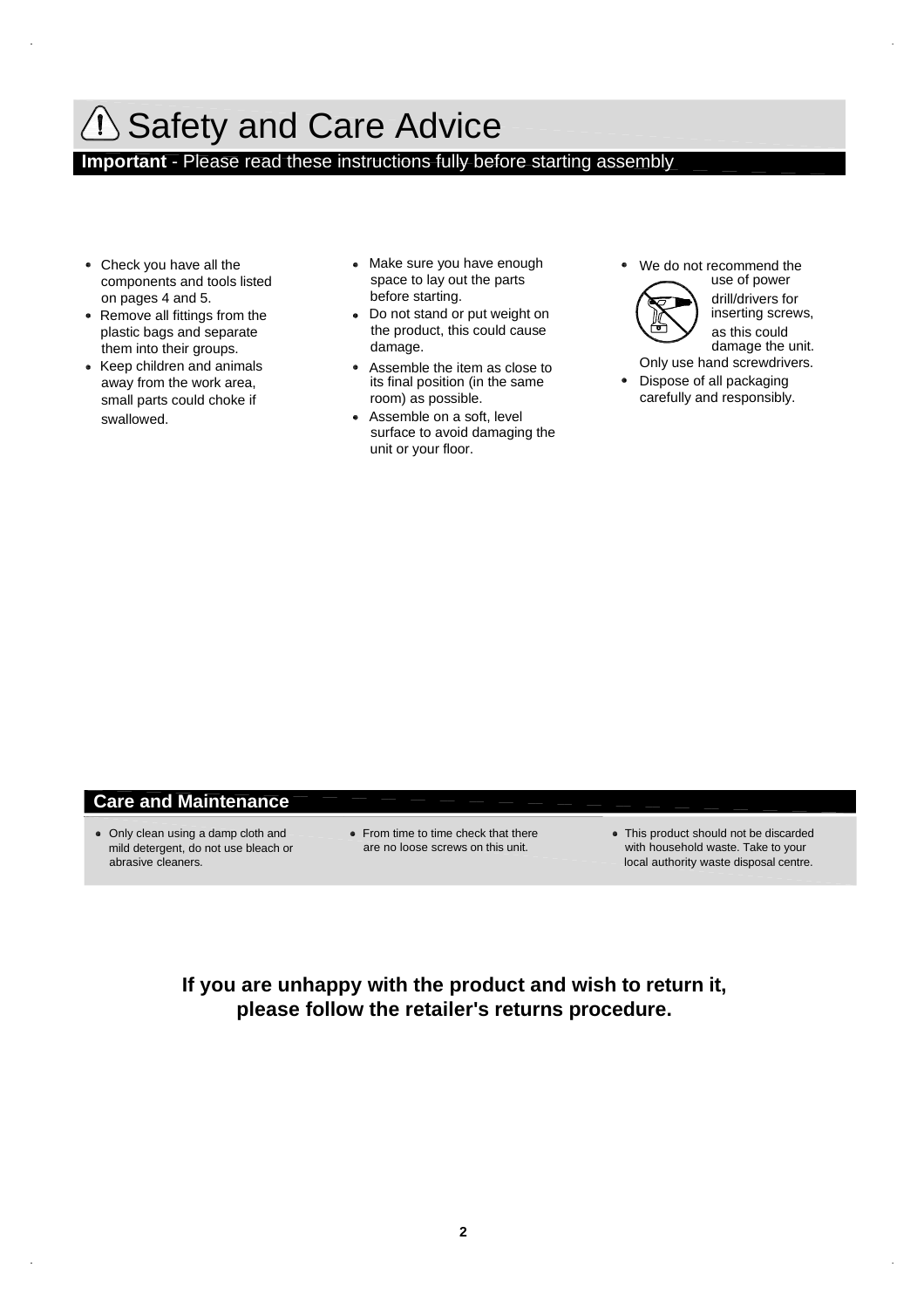# Exploded View

If you have damaged or missing components,<br>email: **[aftersales@gpmfurniture.co.uk](mailto:aftersales@gpmfurniture.co.uk)** 

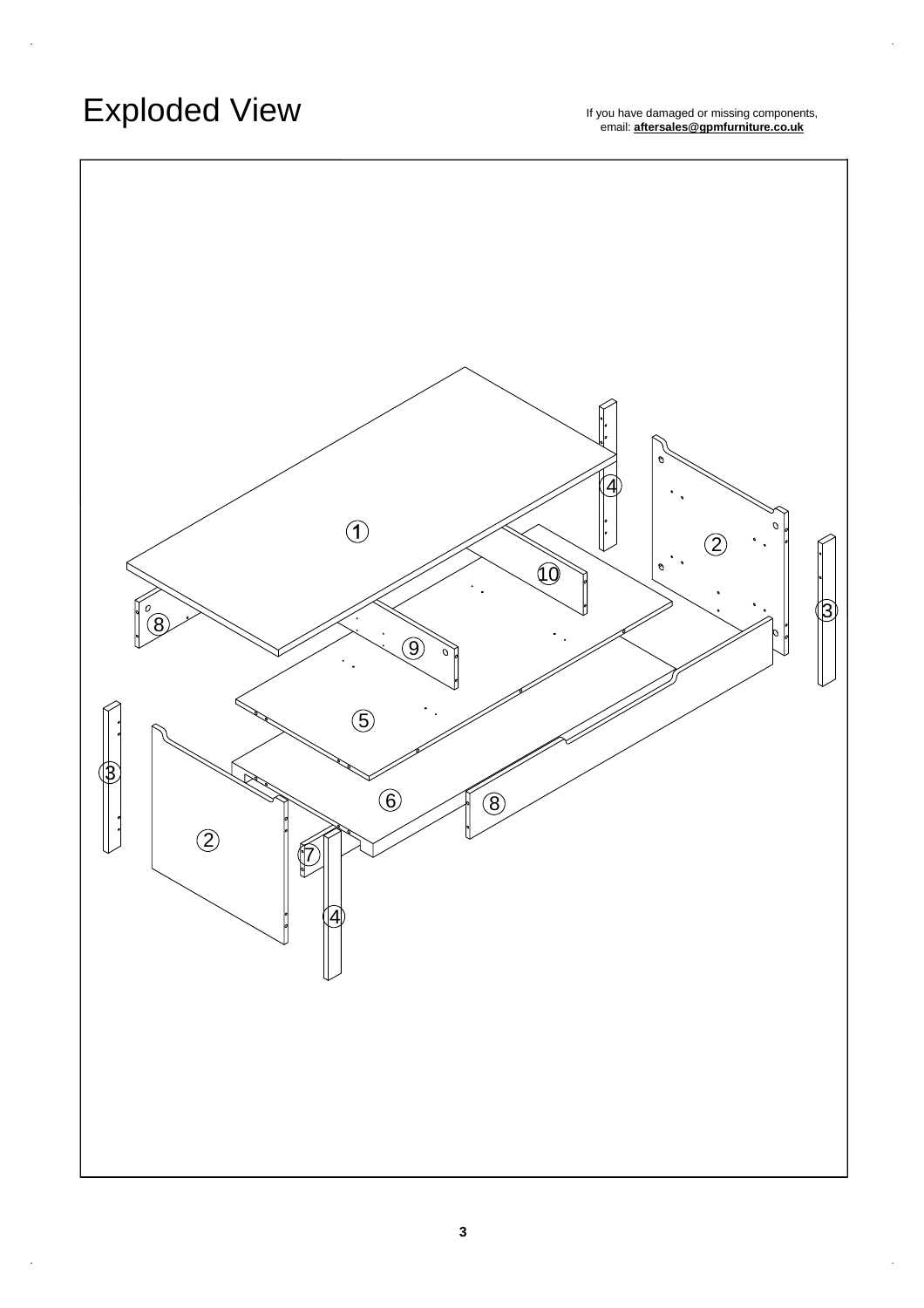#### Components - Fixings

If you have damaged or missing components, email: **[aftersales@gpmfurniture.co.uk](mailto:aftersales@gpmfurniture.co.uk)**

#### **Please check that you have all the components listed below before constructing your item.**

**Note:** The quantities below are the correct amount to complete the assembly. In some cases more fittings may be supplied than are required.





**Important** - Please read these instructions fully before starting assembly

If you need help or have damaged or missing parts, please email **[aftersales@gpmfurniture.co.uk](mailto:aftersales@gpmfurniture.co.uk)**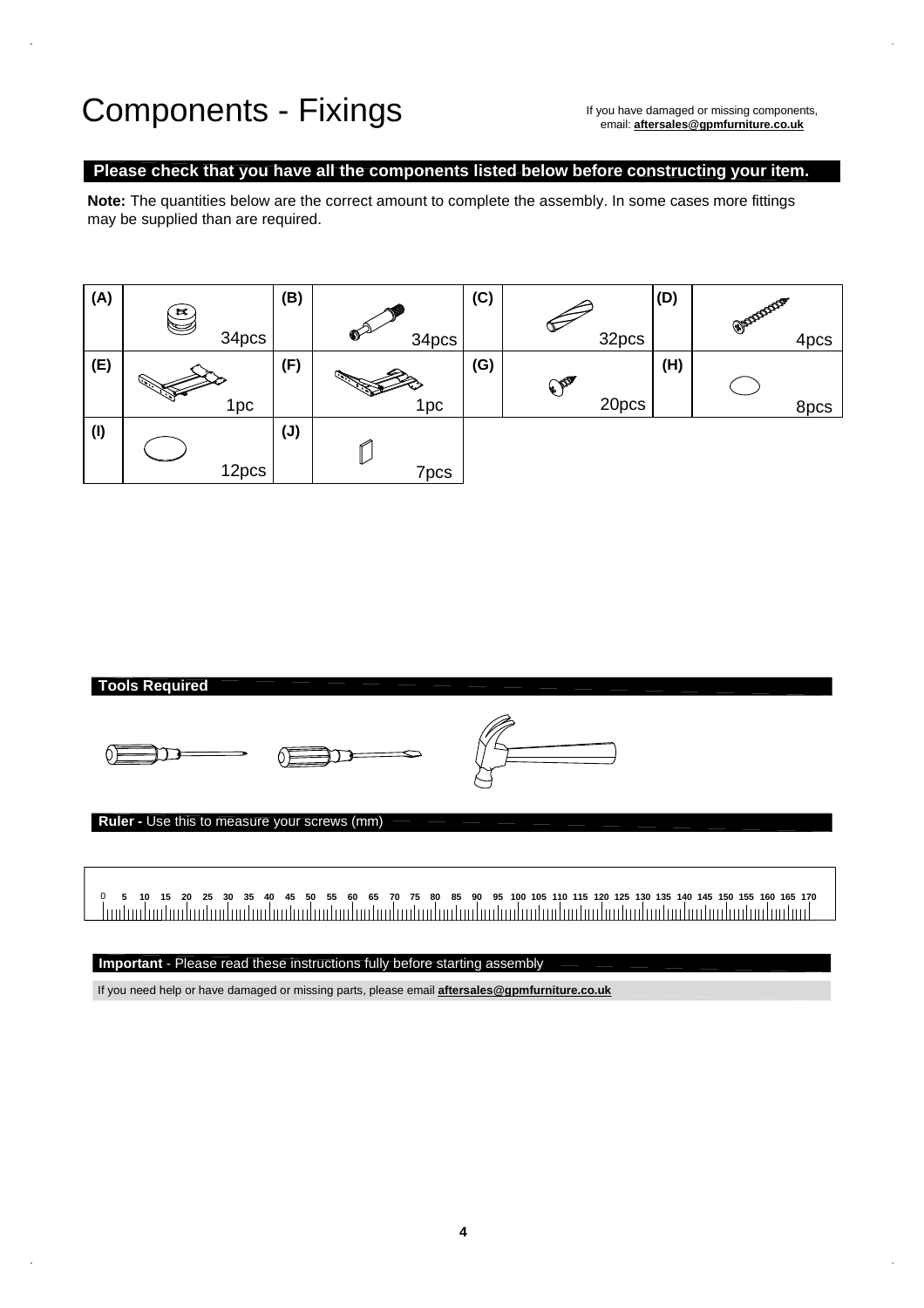# Assembly Instructions

If you have damaged or missing components,<br>email: **[aftersales@gpmfurniture.co.uk](mailto:aftersales@gpmfurniture.co.uk)** 





Step 2

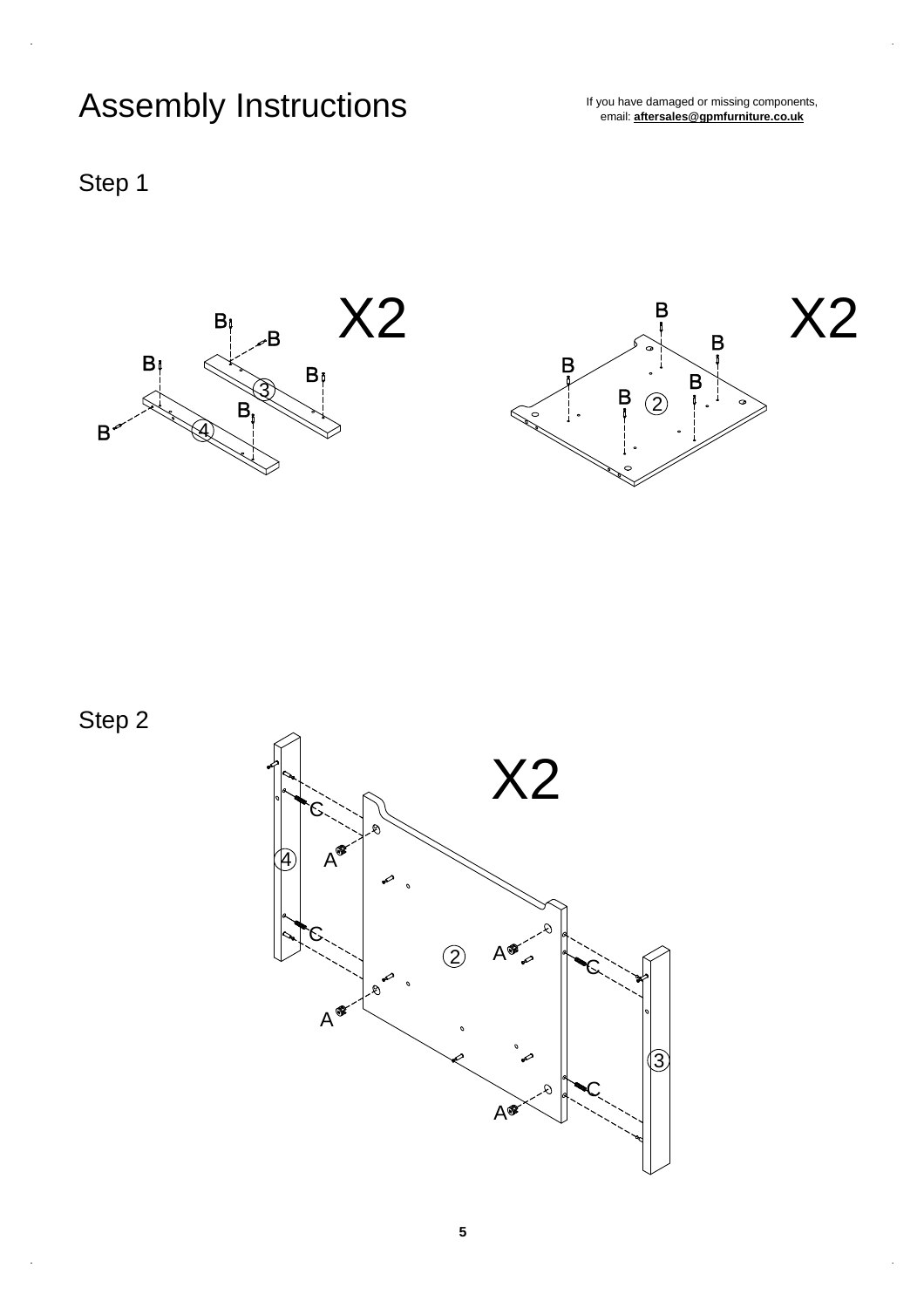# Assembly Instructions

If you have damaged or missing components,<br>email: **[aftersales@gpmfurniture.co.uk](mailto:aftersales@gpmfurniture.co.uk)** 

#### Step 3



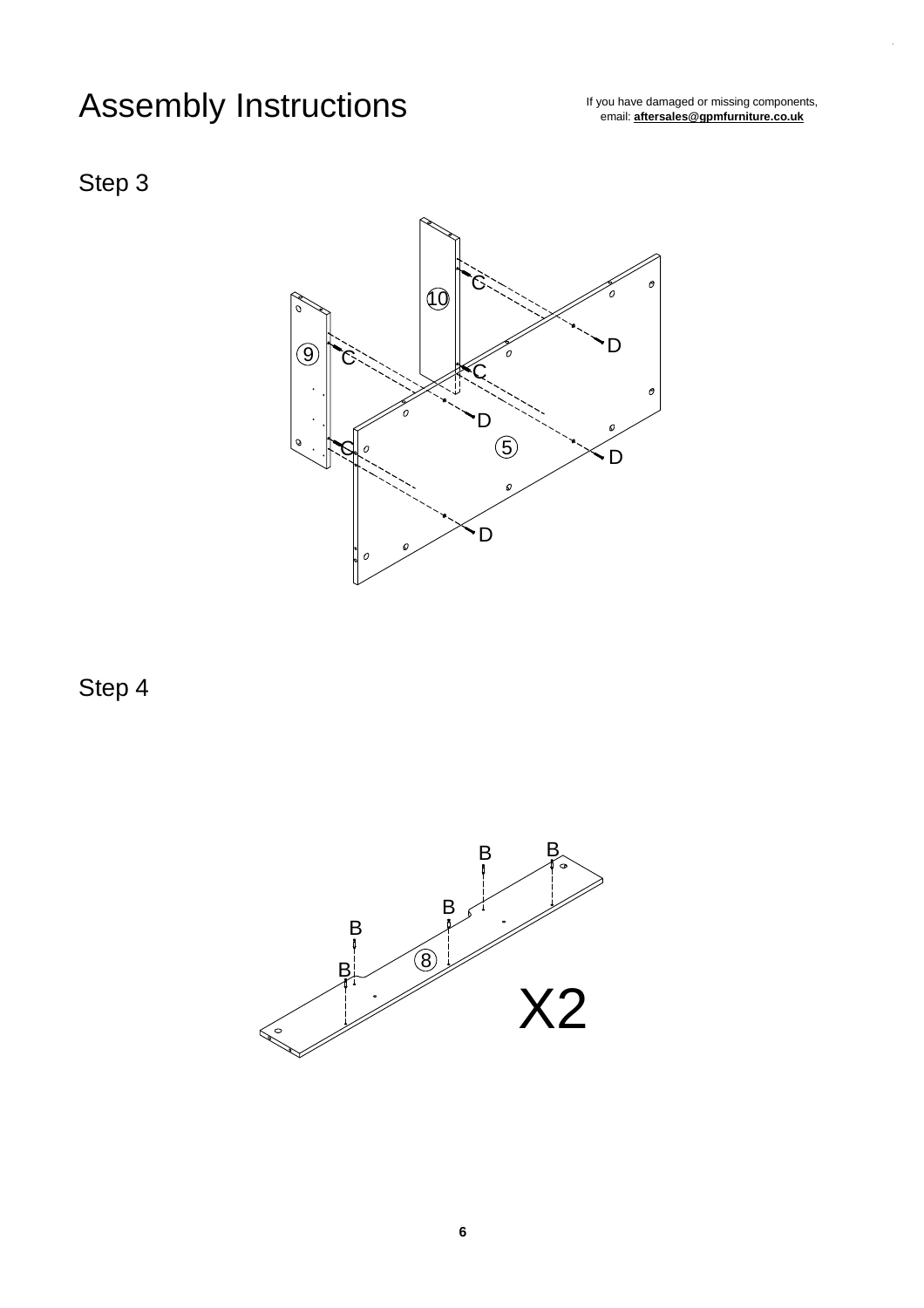# Assembly Instructions<br> *If you have damaged or missing components*,<br> *If you have damaged or missing components*,

email: **[aftersales@gpmfurniture.co.uk](mailto:aftersales@gpmfurniture.co.uk)**





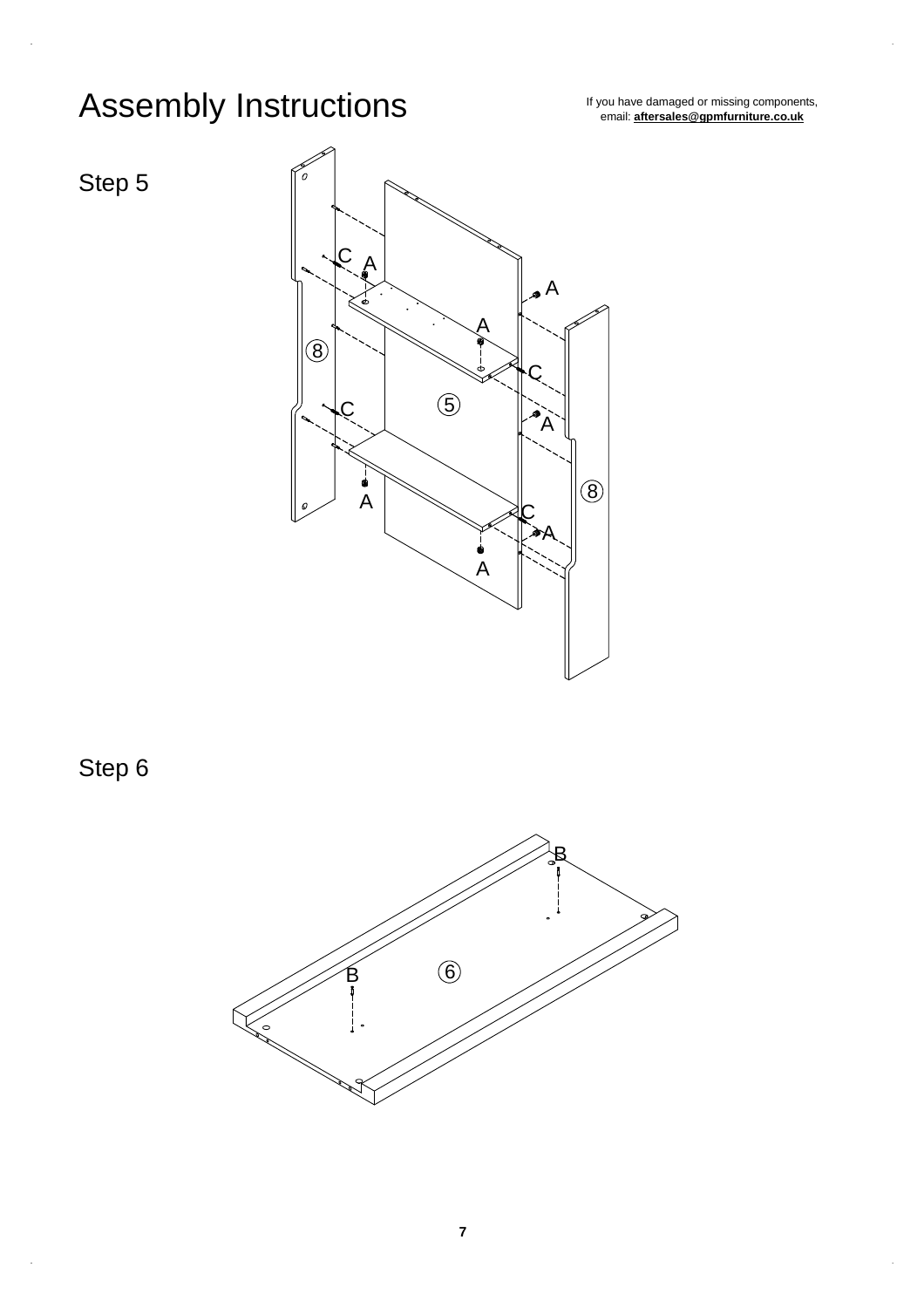# Assembly Instructions<br> *If you have damaged or missing components,*<br> *If you have damaged or missing components*,

email: **[aftersales@gpmfurniture.co.uk](mailto:aftersales@gpmfurniture.co.uk)**





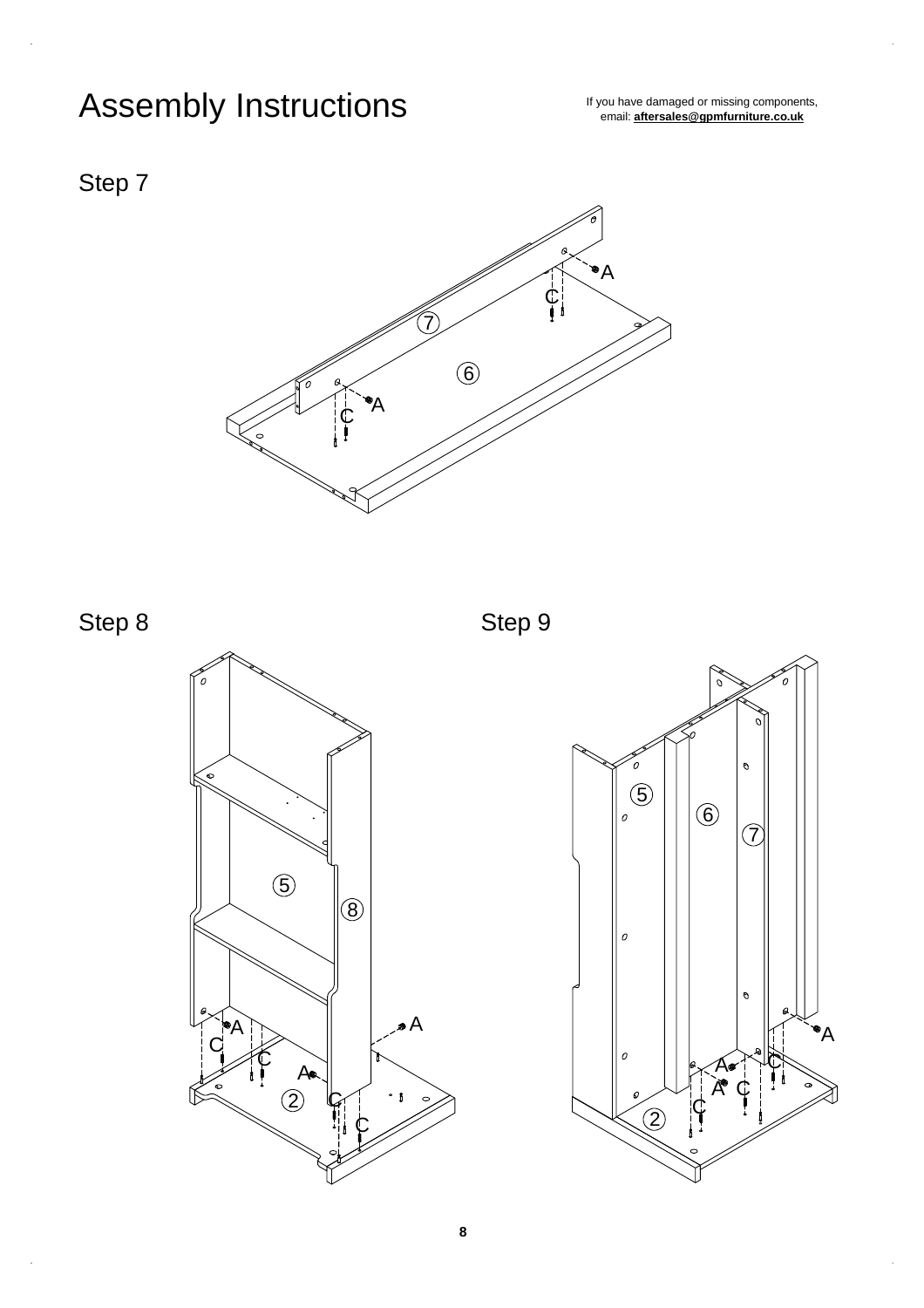